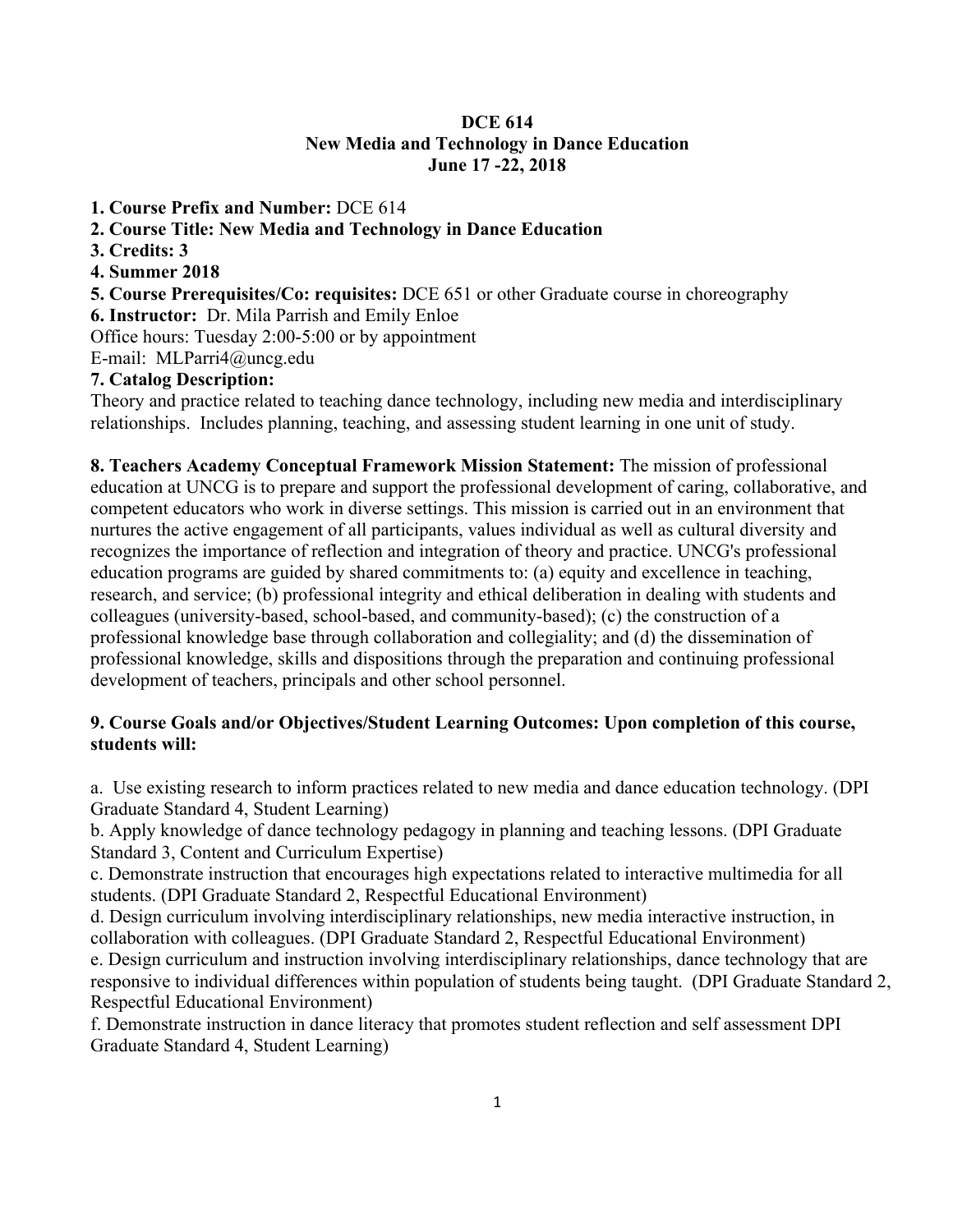g. Critically analyze learning in the dance classroom to determine needs and plan rigorous instruction involving interdisciplinary relationships, critical thinking, and dance technology. (DPI Graduate Standard 4, Student Learning)

h. Critically reflect upon teaching and assessment involving interdisciplinary relationships, dance technology and dance literacy. (DPI Graduate Standard 5, Reflection)

I. Design instruction that facilitates critical perspective on the role technology plays in education and the arts (DPI Graduate Standard 4, Student Learning)

j. Use the interconnectedness of disciplines in planning curriculum. (DPI Graduate Standard 3, Content and Curriculum Expertise

k. Critically analyze and develop a rationale for using, managing, and implementing multimedia technology into the arts curriculum. (DPI Graduate Standard 4, Student Learning)

# **10. Teaching Strategies:**

This is a projects-based course. Assignments include readings, reflection papers, and applied practice.

## **11. Evaluation Methods and Guidelines for Assignments:**

Grades will be determined by regular assessment by the instructor. Grades will be posted on Canvas in the online grade book.

## **Using the criteria indicated, all assignments will be graded on a 4.0 scale:**

To determine the final grade, the score on each assignment will be multiplied by its value in the course (an assignment earning a 4.0 worth 20% will earn .8 points toward the final grade.) The total points from all assignments will determine the final grade, using the scale above.

# **12. REQUIRED TEXT(S) READINGS AND REFERENCES**

All course readings are on google drive or Canvas as PDF files or web links.

## **Required Text(s)/Readings/References:** Use full citations. **See Assignments below.**

# **Reading are assigned in groups with each person reading one article a night and in class presenting the concepts addressed to other member of their group.**

## **Reading groups and meeting groups**

Here is the link to all readings and course assignments for the course - posted on google drive.

## *https://drive.google.com/drive/folders/1045p6ACNq7AjdzB08ilJkygzpxXDg\_4o?usp=sharing*

Remember download the form to your computer and then rename the file beginning with your last name then the name of the article. DO not complete on the form posted on the drive.

We have class readings organized by date and letter. Each of you has been assigned to a small reading group. You are responsible to report back to your reading group what you discovered in the assigned reading. Please see your individual letter and group assignment below. As an example: Rylee is in Meeting Group 1, on Saturday evening she will read Reading A, Parrish, M. (2007). Technology in dance education. In *International handbook of research in arts education* (pp. 1381-1397). Springer Netherlands. During class on Sunday morning she will meet with her Meeting Group 1 (Amy, Amanda and Emily) and report back the salient ideas in the reading to her group. Hope this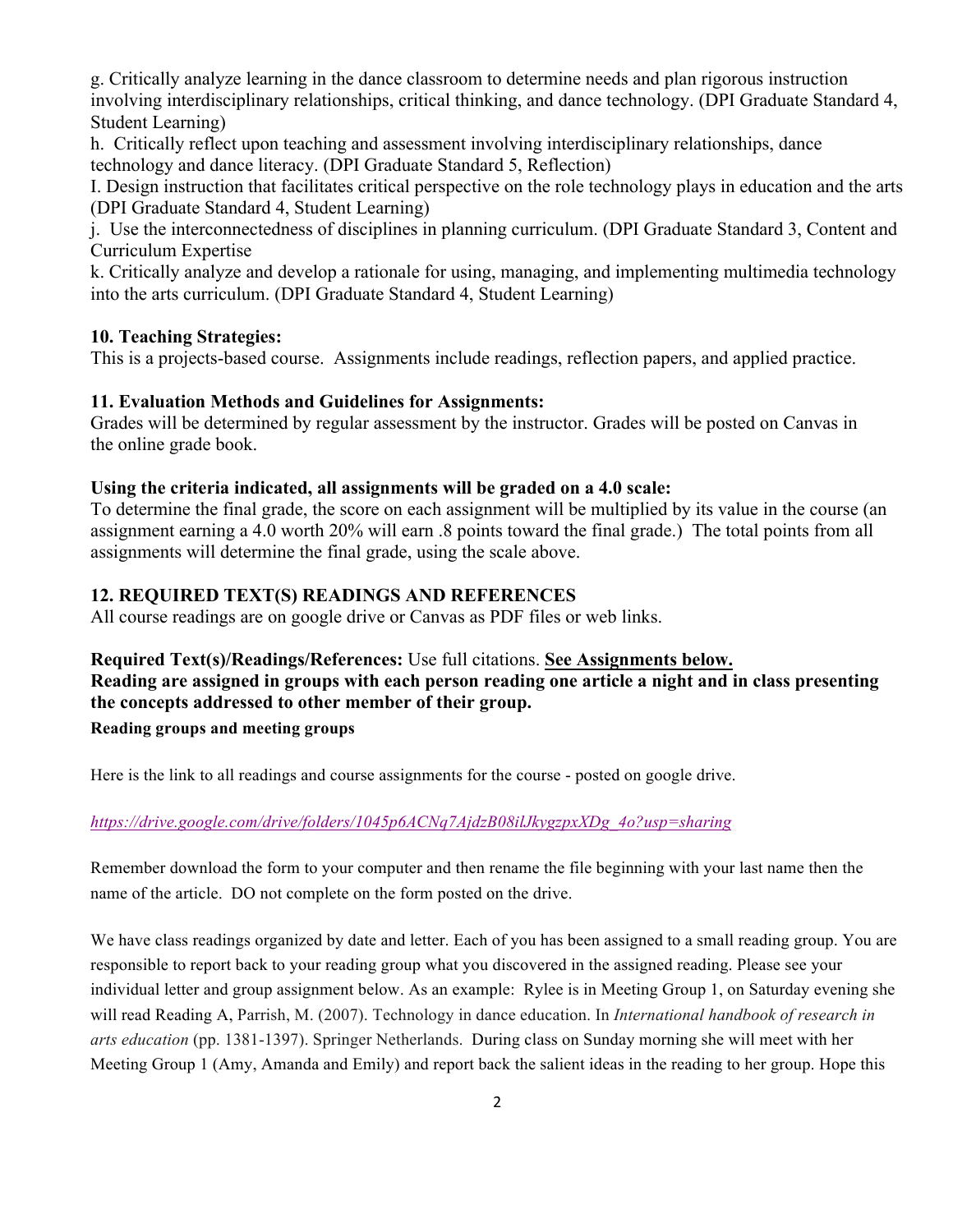makes some sense. Please post the completed reading reflection form with your teammates at the time of sharing.

|                  | Meeting Group 1 | Meeting Group 2 | Meeting Group 3 |
|------------------|-----------------|-----------------|-----------------|
| <b>READING A</b> | Rylee           | Jen             | Caroline        |
| <b>READING B</b> | Amy & Amanda    | Janai           | Georgia         |
| <b>READING C</b> | Emily           | Katrina         | Lisa            |

|                  | <b>Saturday HW Reading 1</b>                                                                                    |  |  |  |
|------------------|-----------------------------------------------------------------------------------------------------------------|--|--|--|
| $\mathbf{A}$     | Parrish, M. (2007). Technology in dance education. In International handbook of research in arts education (pp. |  |  |  |
|                  | 1381-1397). Springer Netherlands.                                                                               |  |  |  |
| $\mathbf{B}$     | Risner, D., & Anderson, J. (2008). Digital Dance Literacy: an integrated dance technology curriculum            |  |  |  |
|                  | pilot project 1. Research in Dance Education, 9(2), 113-128.                                                    |  |  |  |
| $\mathcal{C}$    | Leijen, Ä., Admiraal, W., Wildschut, L., & Robert-Jan Simons, P. (2008). Students' perspectives on e-           |  |  |  |
|                  | learning and the use of a virtual learning environment in dance education. Research in dance education, 9(2),   |  |  |  |
|                  | 147-162.                                                                                                        |  |  |  |
|                  | Monday HW reading 2                                                                                             |  |  |  |
| $\boldsymbol{A}$ | Dania, A., Hatziharistos, D., Koutsouba, M., & Tyrovola, V. (2011). The use of technology in movement           |  |  |  |
|                  | and dance education: Recent practices and future perspectives. Procedia-Social and Behavioral Sciences, 15,     |  |  |  |
|                  | 3355-3361.                                                                                                      |  |  |  |
| $\mathbf{B}$     | Parrish, M. (2008). Dancing the distance: iDance Arizona videoconferencing reaches rural communities.           |  |  |  |
|                  | Research in Dance Education, 9(2), 187-208                                                                      |  |  |  |
| $\mathcal{C}$    | Brooks, P. (2012). Dancing with the Web: students bring meaning to the semantic web. Technology,                |  |  |  |
|                  | Pedagogy and Education, 21(2), 189-212.                                                                         |  |  |  |
|                  | Tuesday HW reading 3                                                                                            |  |  |  |
| A                | Jones, T., & Cuthrell, K. (2011). YouTube: Educational potentials and pitfalls. Computers in the                |  |  |  |
|                  | Schools, 28(1), 75-85.                                                                                          |  |  |  |
| $\mathbf{B}$     | Anderson, J. D. (2012). Dance, Technology, and the Web Culture of Students. Journal of Dance                    |  |  |  |
|                  | Education, 12(1), 21-24.                                                                                        |  |  |  |
| $\mathcal{C}$    | Parrish, M. (2016). Toward Transformation: Digital Tools for Online Dance Pedagogy. Art Education               |  |  |  |
|                  | Policy Review                                                                                                   |  |  |  |
|                  | <b>Wedensday HW Reading 4</b>                                                                                   |  |  |  |
| $\mathbf{A}$     | Trilling, B., & Fadel, C. (2009). 21st century skills: Learning for life in our times. John Wiley & Sons.       |  |  |  |
|                  | Learning and Innovation skills: learning to create together Ch 3                                                |  |  |  |
| $\mathbf{B}$     | Ohler, J. (2000). Art becomes the fourth R. Educational leadership, 58(2), 16-19.                               |  |  |  |
| $\mathcal{C}$    | Hisrich, K., & Blanchard, J. (2009). Digital media and emergent literacy. Computers in the Schools, 26(4),      |  |  |  |
|                  | 240-255.                                                                                                        |  |  |  |

### **OTHER INFORMATION**

**Reporting Illnesses or Emergencies:** Please report serious illnesses or emergencies that may affect your performance in the course by email to your instructor at mparri4@uncg.edu.

**Computing & Technology Assistance**: For computing or technology assistance, please contact: UNCG Information Technology Service online at http://its.uncg.edu/

Or call: 336.256.TECH (8324) Instructors cannot provide this assistance.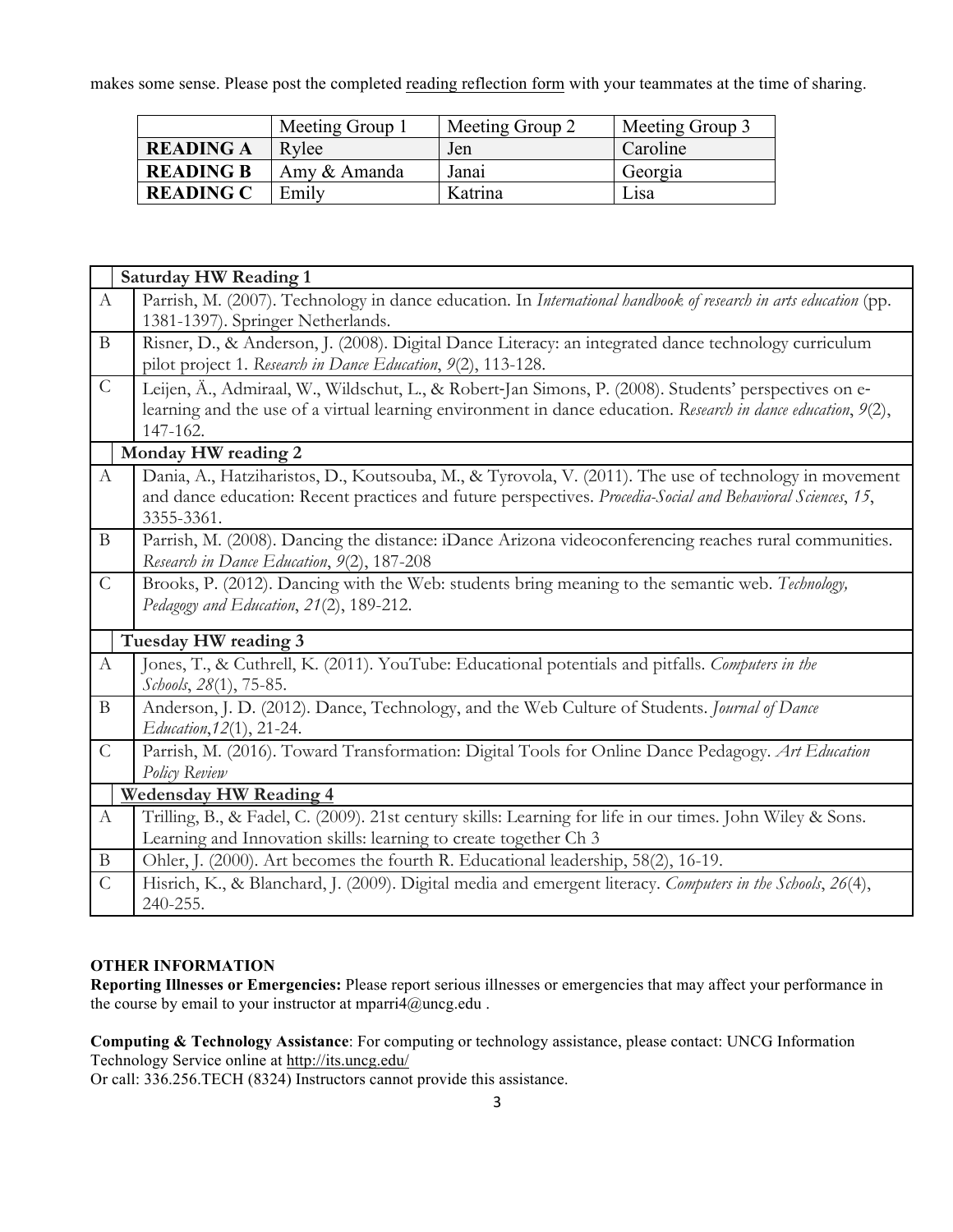**Honor Code & Plagiarism**: This course is subject to standard rules, policies, and procedures regarding honor codes and plagiarism. Students must cite references and sources appropriately in assignments, reports and projects.

### **Academic Integrity:**

Each student in this course is expected to abide the standards of academic integrity. Any work submitted by a student in this course for credit will be the student's own work. Students are encouraged to communicate with their class peers and to discuss information and concepts covered with other students. You can give help or receive help from other students. However, this permissible cooperation should never involve one student turning in an identical copy of an assignment. Should copying occur, both students will automatically receive a zero for the assignment.

### **UNCG expects all students to follow the Academic Integrity Policy:**

Please read this policy (http://academicintegrity.uncg.edu/complete) and ask the instructor if you have questions.

### **PARTICIPATION**

Participation includes thorough completion of all readings, postings, assignments, thoughtfully written reports/papers, and completion of all projects in a timely manner.

**Other Information:** Any other items you normally include on your course syllabus such as Academic Integrity Policy, Attendance Policy, Additional Requirements, etc:

a. If you are facing significant problems beyond your control which affect your work in class, please contact the instructor. If you have a certified disability which requires accommodation, please contact the instructor so accommodation can be made.

b. UNCG expects all students to follow the Academic Integrity Policy. Please read this policy (http://academicintegrity.uncg.edu/complete) and ask the instructor if you have questions. Since collaboration is encouraged in this class, it is necessary only to notify the instructor when you plan to collaborate and be sure that the other collaborator's contributions are acknowledged.

### **14. Assignments Projects:**

*A. Technology Integration and development: 50% of grade (Student Learning Objectives b, c,d,e,f, i,j)* The creation of multiple applied technology projects in imagery, multimedia, audio, video and interactive performance environments.

In class activities, discussions and personal reflections consider student learning and develop projects to determine the degree to which these learning objectives have been met, the objectives relate to student engagement in meaningful, rigorous dance content, how you will assess student learning related to these objectives.

Criteria for assessing this portion of assignment:

Content is appropriate for learners at this stage of development. (Standard 4)

Content is both rigorous and engaging for learners. (Standard 3)

Content and methodology are responsive to individual differences within population of students being taught. (Standard 2 and 4)

Content and methodology demonstrate familiarity with 21st century knowledge  $\&$  skills as appropriate. (Standard 3)

Methodology promotes student reflection and self assessment ( Standard 4)

Content includes interdisciplinary connections. (Standard 3)

Methodology encourages critical viewing, writing, and thinking in the learning process. (Standard 4)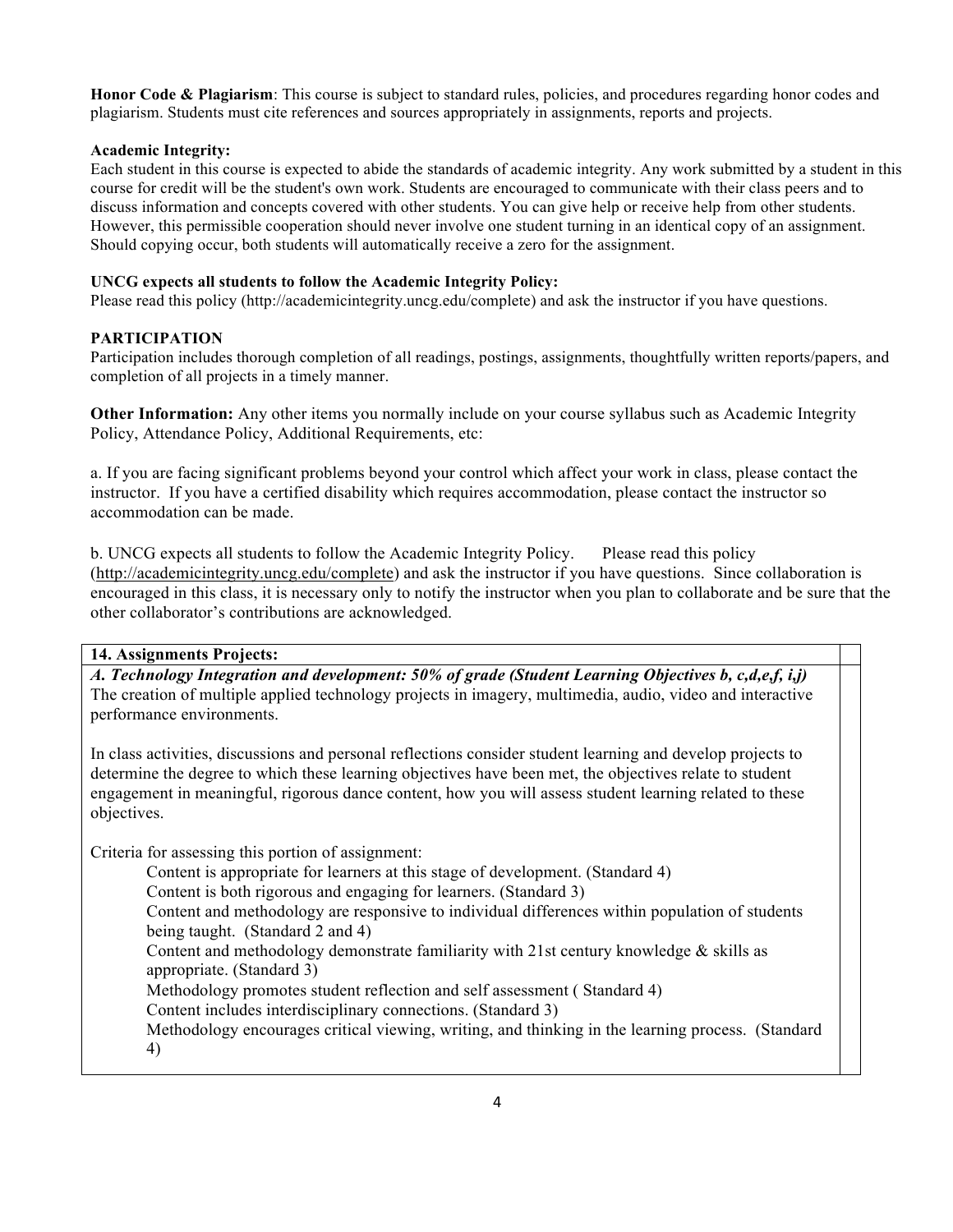| <b>Specific Course Assignments</b>                                                                                                                                                |  |  |  |
|-----------------------------------------------------------------------------------------------------------------------------------------------------------------------------------|--|--|--|
| Animoto                                                                                                                                                                           |  |  |  |
| Peer teaching                                                                                                                                                                     |  |  |  |
| Art and issues tableau                                                                                                                                                            |  |  |  |
| Grounded imagery                                                                                                                                                                  |  |  |  |
| Arc Media Library Dance Video and self assessment                                                                                                                                 |  |  |  |
| Analysis of video content Dance video or PSA                                                                                                                                      |  |  |  |
| Audio editing. Song mash-up with voiceover                                                                                                                                        |  |  |  |
| Social media                                                                                                                                                                      |  |  |  |
| Interactive feedback and witnessing                                                                                                                                               |  |  |  |
| Interactive video Dance                                                                                                                                                           |  |  |  |
| iMovie digital video shooting and editing                                                                                                                                         |  |  |  |
| Technology application ideas and sharing                                                                                                                                          |  |  |  |
|                                                                                                                                                                                   |  |  |  |
| B. Peer support and Participation: 20% of grade Student Learning Objective d                                                                                                      |  |  |  |
|                                                                                                                                                                                   |  |  |  |
| Media application, media viewing and reading assignments are designed to help you review existing                                                                                 |  |  |  |
| research related to the topics of this course, so that you will have the basis to inform your teaching practices                                                                  |  |  |  |
| (DPI Graduate Standard 4, Student Learning).                                                                                                                                      |  |  |  |
|                                                                                                                                                                                   |  |  |  |
| Participate fully in conversation and provide response about readings, performances, multimedia and                                                                               |  |  |  |
| projects presented in class. In discussion address the concepts covered, key ideas and a brief statement                                                                          |  |  |  |
| indicating how you expect to apply these ideas. Offer suggestions that might improve the project, and<br>describing ideas you got from your peer that will support your own work. |  |  |  |
|                                                                                                                                                                                   |  |  |  |
| Criterion for evaluating this portion of assignment:                                                                                                                              |  |  |  |
| Depth and quality of suggestions for peers and application to your own work (Standard 2)                                                                                          |  |  |  |
| Understanding of central ideas from the research literature that can be applied to teaching                                                                                       |  |  |  |
| (Standard 4)                                                                                                                                                                      |  |  |  |
| Required Readings listed above                                                                                                                                                    |  |  |  |
| C. Reflection (30% of grade) Student Learning Objective h                                                                                                                         |  |  |  |
| Reflect on your work on your technology projects. Write a 5-page reflection essay responding to the<br>$\sim$ $\sim$ $\sim$ $\sim$ $\sim$ $\sim$ $\sim$ $\sim$                    |  |  |  |

following questions. The assignment is due 2-weeks after the last day of class July 14, 2016. Post final written reflection assignment to course on canvas.

Answer the following questions

- a. What pedagogical questions does it raise for you?
- b. What did you learn about your yourself the content you were teaching? Address your interests, expectations, bias, and limitations. What does this process of technology integration tell you about your students and their future in dance? What holes or weaknesses can you identify in your current knowledge and skills that you will continue to strengthen, and how will you go about doing this?
- c. Identify 2 specific projects and instructional methods that you will use to integrate technology in your classrooms.

Criterion for evaluating this portion of assignment

Ability to critically reflect on teaching and assessment to extend student learning (Standard 5)